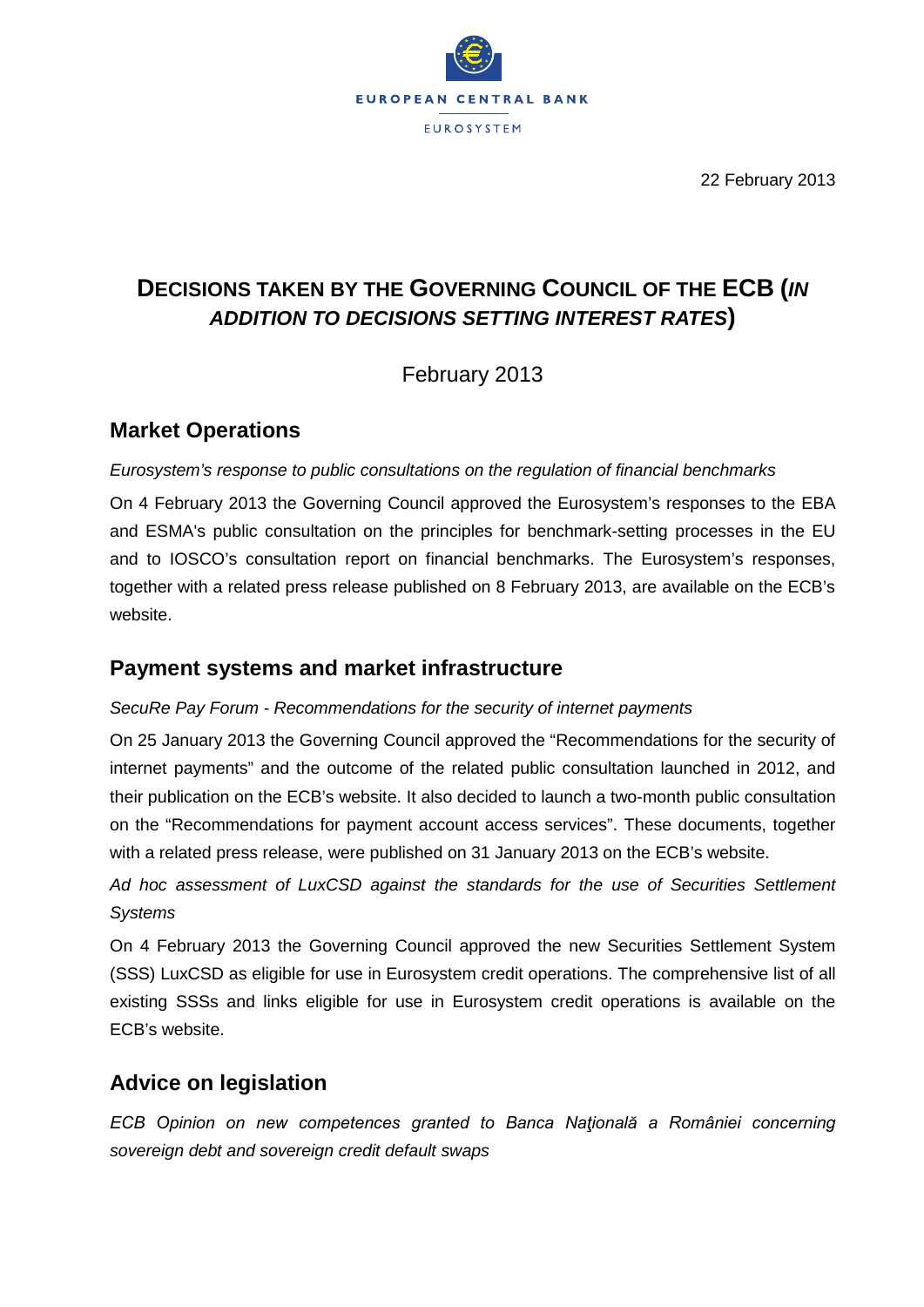On 29 January 2013 the Governing Council adopted Opinion *CON/2013/6* at the request of Banca Națională a României.

*ECB Opinion on credit transfer and direct debit transactions in Italy* 

On 30 January 2013 the Governing Council adopted Opinion *CON/2013/7* at the request of the Banca d'Italia.

*ECB Opinion on a French State guarantee covering certain commitments of subsidiaries of Dexia SA* 

On 1 February 2013 the Governing Council adopted Opinion *CON/2013/8* at the request of the French Ministry of Economy and Finance.

*ECB Opinion on limitations on cash payments in Denmark* 

On 1 February 2013 the Governing Council adopted Opinion *CON/2013/9* at the request of the Danish Ministry of Justice.

*ECB Opinion on limitations on cash payments in the context of payment of wages in Finland* 

On 8 February 2013 the Governing Council adopted Opinion *CON/2013/11* at the request of the Finnish Ministry of Employment and the Economy.

*ECB Opinion on deposit taking and securities account management by the Hungarian Treasury* 

On 12 February 2013 the Governing Council adopted Opinion *CON/2013/12* at the request of the Hungarian Ministry for the National Economy.

*ECB Opinion on the amended calculation of the annual financial stability contribution in Belgium* On 18 February 2013 the Governing Council adopted Opinion *CON/2013/13* at the request of the Belgian Ministry of Finance.

*ECB Opinion on the Polish financial market supervision framework* 

On 20 February 2013 the Governing Council adopted Opinion *CON/2013/14* at the request of the Polish Parliament.

*ECB Opinion on the profit distribution of the Bank of Greece*

On 20 February 2013 the Governing Council adopted Opinion *CON/2013/15* at the request of the Bank of Greece.

## **Corporate governance**

*ECB Recommendation to the Council of the European Union on the external auditors of the Central Bank of Cyprus*

On 4 February 2013 the Governing Council adopted Recommendation ECB/2013/3 to the Council of the European Union on the external auditors of the Central Bank of Cyprus. The Recommendation was published in the *Official Journal of the European Union* on 9 February 2013 and is available on the ECB's website.

*ECB's Annual Accounts 2012*